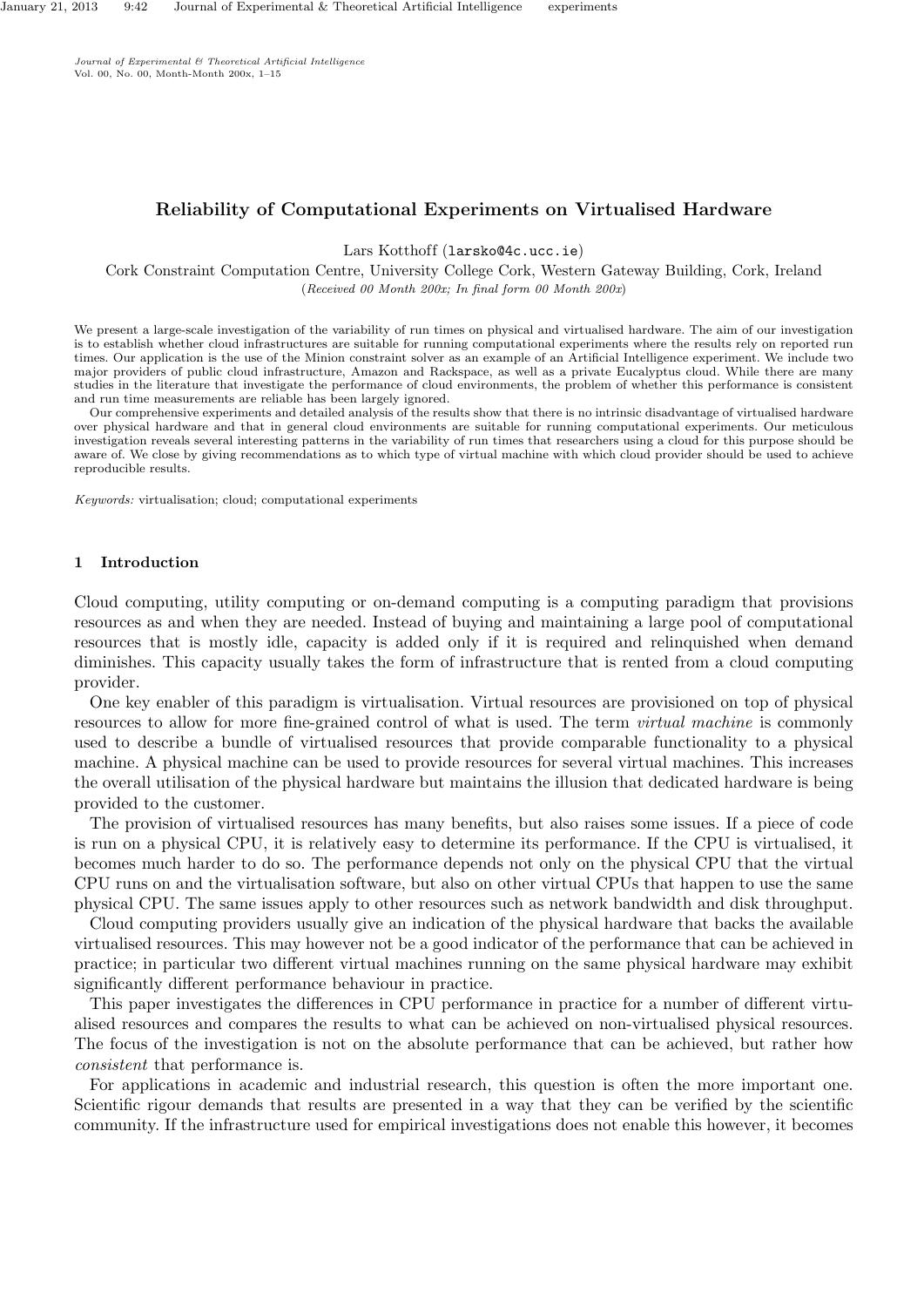unusable for this purpose.

#### **2 Background**

Advancements in Artificial Intelligence research are mostly twofold. On one hand, theoretical investigations provide an insight into problems. On the other hand, improvements may enable us to solve particular problems better in practice. A lot of research presents theoretical advances that are then used to show that it can be used to achieve performance improvements in practice. Often, practical improvements are concerned with reducing the time required to solve a problem.

To demonstrate these performance improvements, computational experiments are run that compare the new approach to previous approaches. In many cases, running these experiments requires a lot of computational resources. Unless the improvements are very clear, a large amount of empirical data may be required to build statistical models of the behaviour of a set of algorithms.

This is an application where utility computing has the potential to reduce costs significantly while providing greater flexibility at the same time. Researchers who need to carry out extensive empirical investigations face a trade-off between provisioning too few machines and not being able to gather a sufficient amount of experimental data in time for a deadline and provisioning too many and having to pay for and maintain machines that are mostly idle. This is not only an issue of financial cost, but also of research staff spending their time on system administration duties and increasing the burden on the environment through higher energy consumption. In addition to these considerations, it may not be possible for smaller groups of researchers to provide the up-front infrastructure investment to run largescale experiments or even provide the physical space for a lot of machines.

There is another compelling reason to use virtualised environments for gathering empirical data in a scientific context. Research publications sometimes go to great lengths to make sure that interested parties will be able to reproduce experiments. Not only the physical hardware used is of interest, but also the operating system and system software. However, replicating these exact conditions is usually infeasible. This may be because the exact hardware or software is not available anymore. Even if that is the case, it requires significant commitment by either modifying the configuration of an existing machine or provisioning and configuring a new machine.

Running experiments in a virtualised environment allows to "shrink-wrap" the experiment and the conditions it was run in, for example by taking a snapshot of the disk image of the virtual machine. This shrink-wrapped experiment can be made publicly available alongside a publication to enable anyone to easily reproduce the experimental results. It does not only take care of reproducing the same environment, but also includes all other configuration steps and preliminaries that may be required. There remains the issue of replicating the environment the virtual machine was run in.

The external factors that affect the behaviour of a virtual machine, by design, cannot be controlled by a user of cloud computing. The provider of the infrastructure may change the underlying physical hardware for example. Before this becomes an issue however, we need to establish whether it is feasible at all to provide such shrink-wrapped experiments or even to run computational experiments reliably. This investigation focuses on the latter issue.

We are concerned with two major problems when running experiments. First, we want the results to be *reliable* in the sense that they faithfully represent the true performance of an algorithm or a system. Second, we want them to be *reproducible* in the sense that anybody can run the experiments again and achieve the same results we did.

We can assess the reliability of an experiment by running it several times and judging whether the results are the same within some margin of experimental error. Reproducibility is related to this notion, but more concerned with being able to reproduce the results in a different environment or at a different time. The two concepts are closely related however – if we cannot reproduce the results of an experiment it is also unreliable and if the results are unreliable there is no point in trying to reproduce them.

Running experiments on virtualised hardware gives an advantage in terms of reproducibility because the environment that an experiment was run in can be shrink-wrapped. This not only removes possible variability in the results due to different software versions, but also enables to reproduce experiments with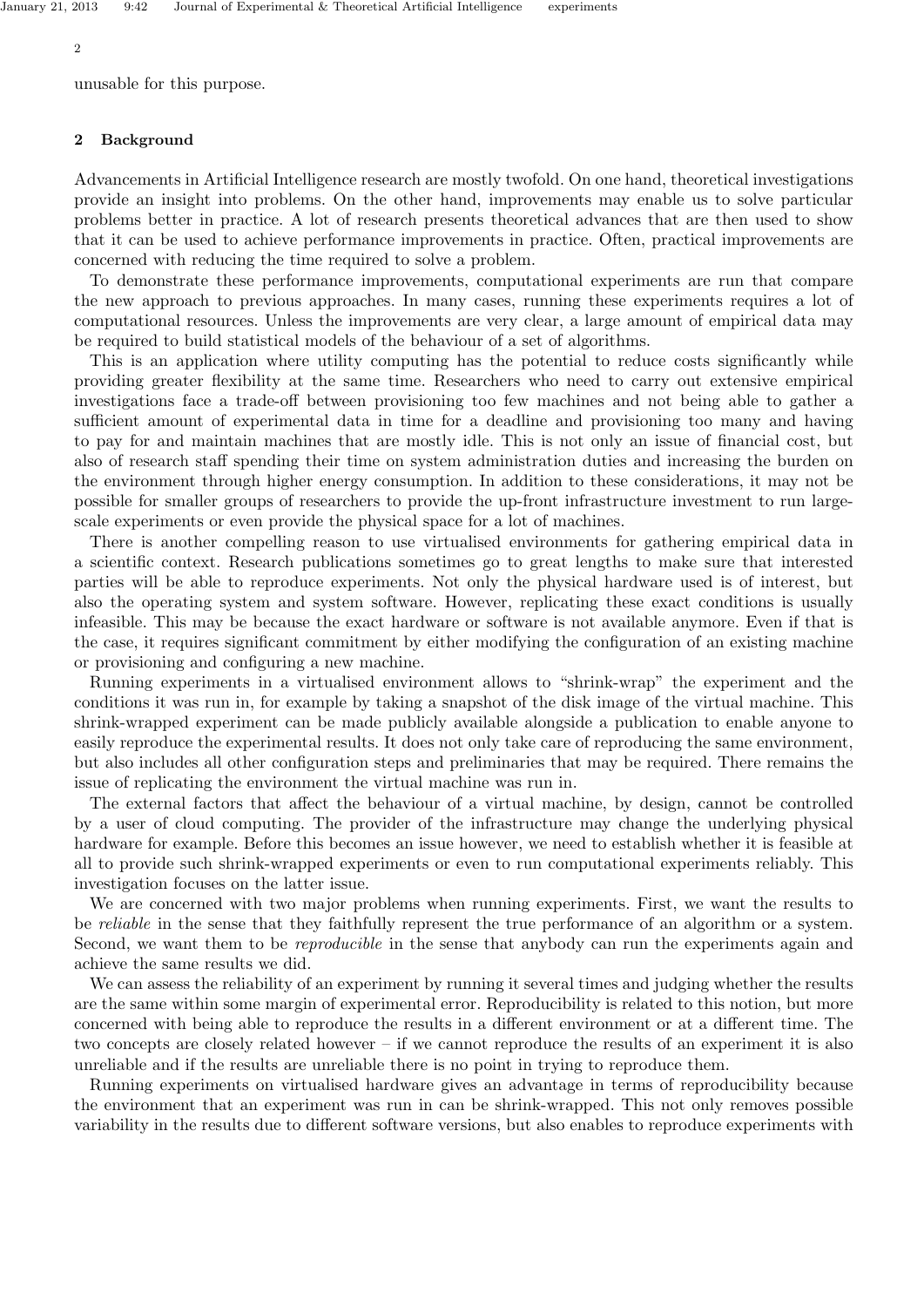unmaintained systems that cannot be built and would not run on contemporary operating systems. The main questions under investigation in this paper are as follows.

- Is there inherently more variation in terms of CPU time on virtualised hardware than on non-virtualised hardware?
- Are the CPU times reported on virtualised hardware more variable than on non-virtualised hardware?
- How reliable and reproducible are the results of experiments run in the cloud?
- How does this behaviour vary across different clouds?

While our focus is on computational experiments, we believe the subject to be of interest in general. If a company is planning the provisioning of virtual resources, the implicit assumption is that the performance of the planned resources can be predicted based on the performance of the already provisioned resources. If these predictions are unreliable, too few resources could be provisioned, leading to a degradation of performance, or too many, leading to waste. This is one of the fundamental differences of physical and virtualised hardware – a physical machine that has the same specifications as another physical machine that has already been provisioned will most likely exhibit the same behaviour.

#### **3 Related work**

Noise and variance in measurements is an issue not only in Artificial Intelligence, but in Computer Science and indeed science in general. If the accuracy of the measurement is less than the expected effect, it cannot be observed reliably. A common approach to mitigating this problem is to repeatedly take measurements and assess the variability to be able to account for the error.

While the analysis and mitigation of measurement errors in the physical sciences has a long tradition and there are procedures to deal with them, this is much less the case in Computer Science. Cohen (1995) notes that

"If noise factors turn out to have large effects, then variance within conditions will be larger than we like  $[\ldots]$ ."

He refers to "noise variables" as external factors that can be observed and measured reliably. The random noise introduced by empirically observing run times of programmes does not fall into that category, but the statement is still relevant – we certainly want the effects of the noise to be as small as possible.

Most publications that report improvements on previous methods by presenting empirical results demonstrate improvements by a large factor or even orders of magnitude. In this context, random noise in experimental runs is not much of an issue. However, usually the improvement is not that large across all experiments. On a fraction of the empirical measurements, the difference between two approaches is usually small enough to be influenced by random noise. While a small number of publications addresses this issue by for example repeating measurements and reporting an average, it is ignored by many.

#### **3.1** *Cloud experiments*

In Artificial Intelligence, there are very few publications that use the cloud as a computational resource. Burkett et al. (2011) use it as a drop-in replacement for physical hardware. They repeat individual experiments many times and average the run times to account for variations. Lu et al. (2011) on the other hand present a case that looks at the specific characteristics of the infrastructure of the cloud and adapts a common Artificial Intelligence application to it. They report good empirical results for their adaptation.

Klinginsmith et al. (2011) consider eScience in general and describe how to reproduce an experimental setup with empirical results in a cloud environment. They focus on recreating the experimental environment to enable other researchers to replicate experiments and do not go as far as saving and restoring the entire virtual machine image. The variability of empirical measurements in the cloud is something they do not consider at all.

The performance of virtualised hardware and cloud-provisioned resources has been of interest to researchers since the emergence of the techniques. Accordingly, a relatively large number of publications considers this issue. In a comparison of different virtualisation techniques, Matthews et al. (2007) conclude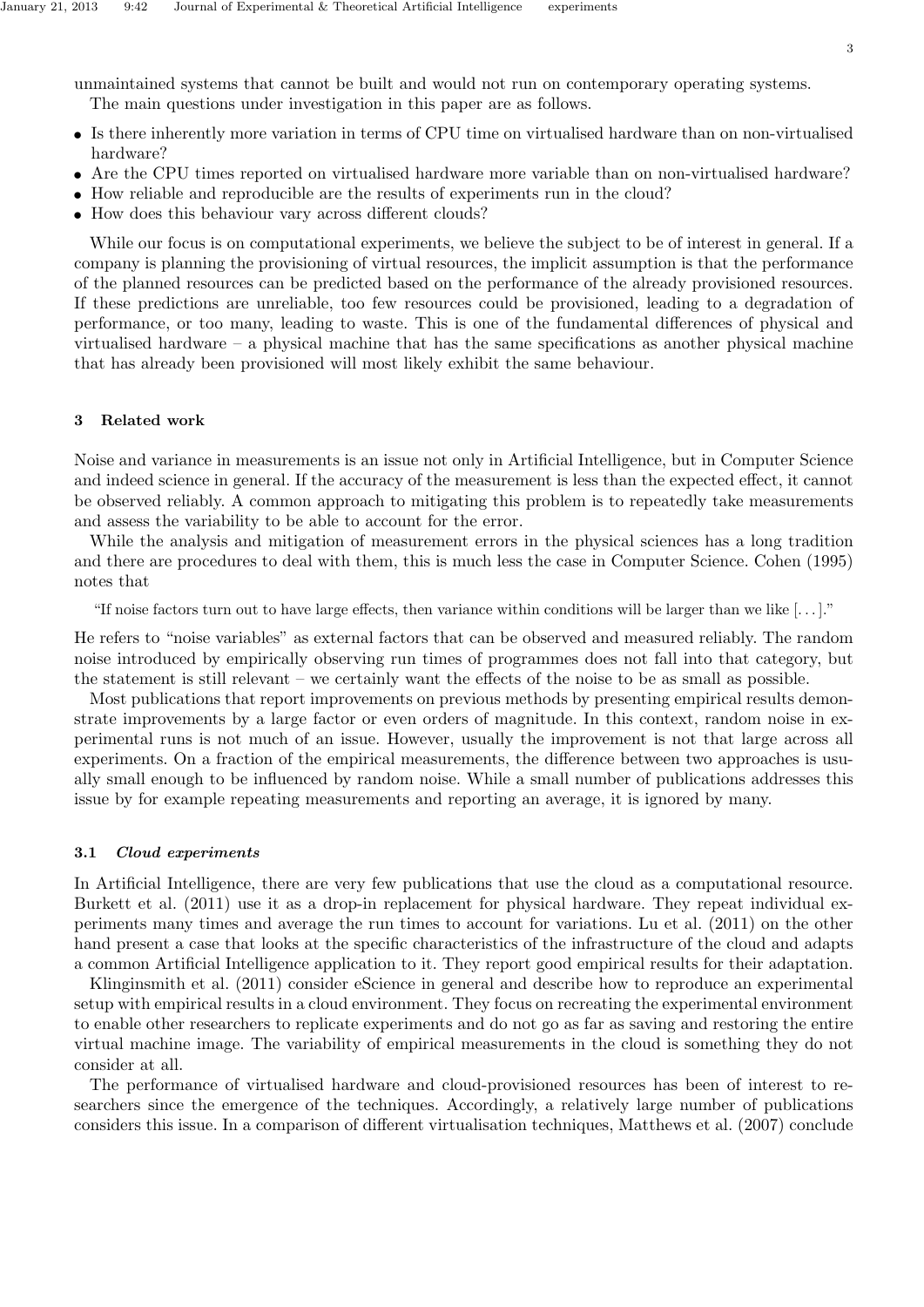that in general techniques other than operating system level virtualisation achieve good performance isolation, although a badly behaving virtual machine does have a measurable impact on other virtual machines running on the same physical hardware. Koh et al. (2007) perform a similar investigation, but come to the conclusion that the investigated virtualisation technique does *not* provide sufficient performance isolation.

In a more recent analysis, Younge et al. (2011) focus specifically on comparing the performance of different virtualisation techniques that underlie cloud infrastructure. They conclude that virtual machines based on the KVM hypervisor deliver the best general performance for high-performance computing.

Walker (2008) performs one of the earliest investigations into the performance of the Amazon cloud and its suitability for high-performance computing. He concludes that the performance gap between physical and virtual hardware is substantial and inhibits the adoption of cloud computing for scientific purposes. Ostermann et al. (2009) perform a similar investigation and come to similar conclusions.

Jackson et al. (2010) compare the performance of Amazon EC2 virtual machines to other HPC systems. They come to similar conclusions as the previous studies and note in particular that performance of cloud systems decreases as the amount of network communication increases. They close by remarking that

"Variability is introduced by the shared nature of the virtualized environment, by the network, and by differences in the underlying non-virtualized hardware."

Rehr et al. (2010) perform another investigation of cloud performance for HPC applications along similar lines. They also conclude that network performance is the main factor that inhibits replacing physical HPC infrastructure but note that for applications with low network requirements, the cloud is a feasible alternative to physical hardware.

El-Khamra et al. (2010) focus on the predictability of the performance of cloud-based systems and consider not only the Amazon cloud, but also a Eucalyptus cloud. They report large fluctuations from the mean performance for both systems. Their conclusion, similar to the other investigations, is that most of the variability can be attributed to network communications. Wang and Ng (2010) investigate the performance impact of network virtualisation specifically. Their results demonstrate that even under favourable settings, the performance can vary significantly and unpredictably.

Variability of run time measurements is one of the main issues that Schad et al. (2010) consider. They run experiments on the Amazon cloud and are able to identify two different performance levels that correspond to the two different physical hardware specifications that provide the cloud infrastructure. They note that there is considerable variation in the reported wall clock times and provide an in-depth analysis of the various factors that affect performance.

Lenk et al. (2011) show that the performance indicators given by cloud computing providers are not sufficient to determine the actual performance that a virtual machine will achieve. Some of the workloads they use in their experiments are very similar to workloads in Artificial Intelligence research. They note that starting two virtual machines of the same type may give different performance characteristics.

Our application comes directly from Artificial Intelligence research and does not consider network performance variability at all. Most of the previous studies have concluded that network communications are a significant factor that affects performance in practice, but the issue of variability *without* network communications remains largely unaddressed.

The study with most similarities to ours is Schad et al. (2010). They have the same focus of assessing the variability that virtualised hardware introduces into empirical measurements. They consider database instead of Artificial Intelligence applications however. Furthermore, they only compare the performance of physical hardware and virtualised hardware on Amazon cloud infrastructure. Our evaluation is significantly more comprehensive, both in terms of evaluating more different clouds and virtualisation techniques as well as a larger number of different virtual machine types in the Amazon cloud.

# **4 Methodology**

We use the Minion constraint solver (Gent et al., 2006) in our investigation. Constraint solving is an area of Artificial Intelligence where advances of the state of the art are demonstrated by empirical evaluations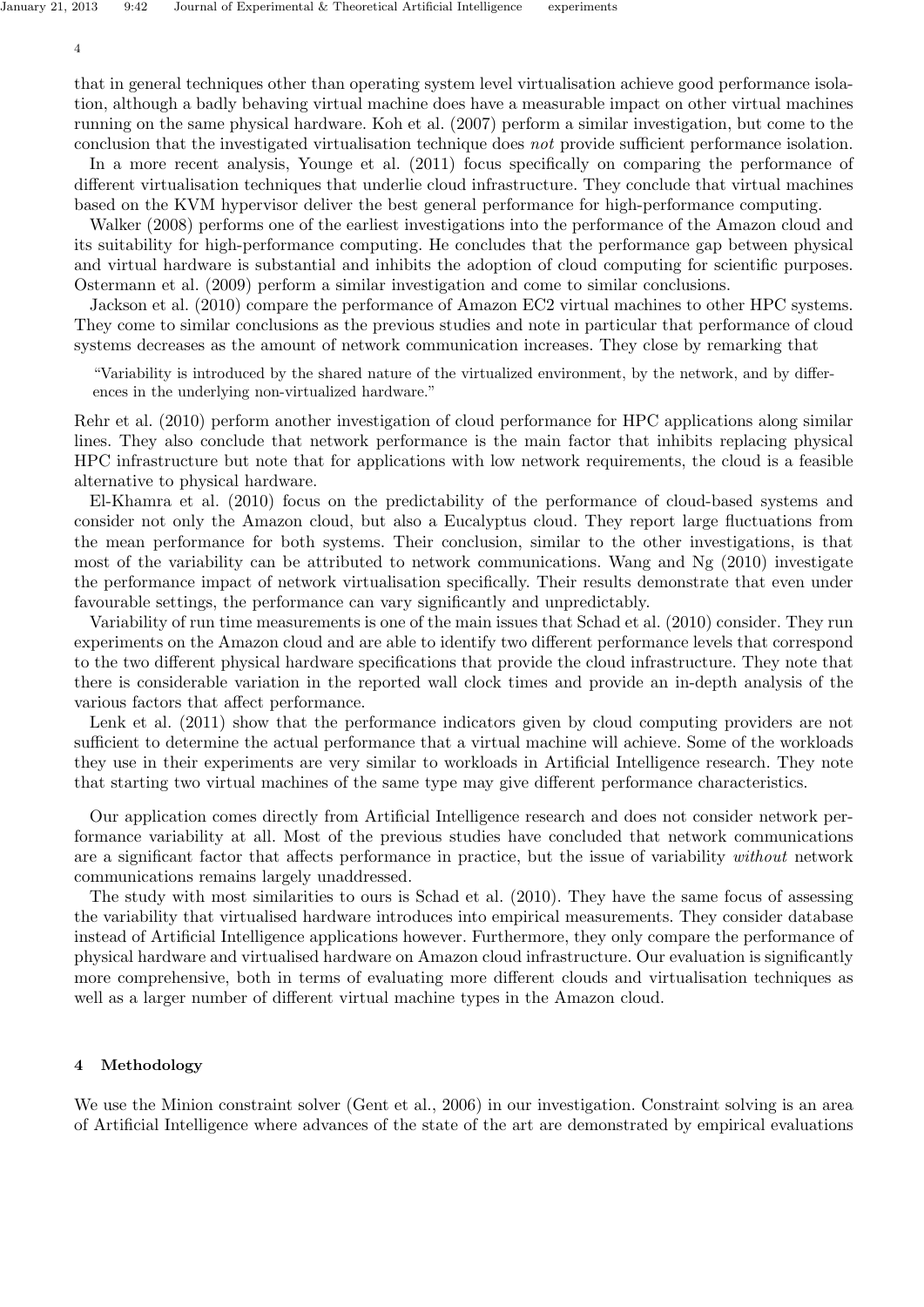most of the time. The question of how variable reported results are is therefore highly relevant to this area. No background knowledge in constraint solving is required; for an introduction see for example Dechter (2003).

The Minion constraint solver suits the purpose of our investigation very well. It does not require any network communication and very little disk access and enables us to assess the variability based only on the virtualised processors. It is a state of the art system that has been used in academic and industrial applications.

We assess the performance using three constraint problems. The choice of these particular problems was motivated purely by the time they require to be solved – the first solves in a few seconds, the second in approximately a minute and the third takes several hours to solve. This large spread in run times enables us to assess both short-term and long-term effects. Short-term effects could be for example bursts of processor cycles being available when the physical system is lightly utilised while an example of a long-term effect is the general processing power provided by a virtualised processor.

The specific problems we used for the investigation are described below, in ascending order of run time to find a solution. Note that for the purpose of this paper, it is not necessary to understand the nature of these problems. We provide the description merely for the sake of completeness.

- **n-Queens** Place *n* queens on an  $n \times n$  chessboard such that no queen is attacking another queen. We used  $n = 29$ .
- **Balanced Incomplete Block Design** (CSPLib (Gent and Walsh, 1999) problem 28) A Balanced Incomplete Block Design (BIBD) is defined as an arrangement of *v* distinct objects into *b* blocks such that each block contains exactly *k* distinct objects, each object occurs in exactly *r* different blocks, and every two distinct objects occur together in exactly  $\lambda$  blocks. *v*, *b*, *r*, *k* and  $\lambda$  are given, although *b* and *r* can be derived from the other parameters. We used  $v = 7$ ,  $k = 3$ ,  $\lambda = 70$ .
- **Golomb Ruler** (CSPLib problem 6) For a given *m*, a Golomb ruler is defined as a set of *m* integers 0 =  $a_1 < a_2 < \ldots < a_m$  such that the  $\frac{m(m-1)}{2}$  differences  $a_j - a_i, 1 \le i < j \le m$  are distinct. Such a ruler is said to contain *m* marks and is of length  $a_m$ , i.e. the position of the last mark. The length is to be minimised. We used  $m = 13$ .

We used Minion version 0.12, which is available for download at its website<sup>1</sup>.

Each problem was run 100 times. There was no effort made to intersperse runs of different problems, ensure optimal utilisation of the used processors or minimise external influences. This reflects the intention of using the cloud as a drop-in replacement for physical hardware without any adjustments – experiments are run as if the infrastructure was used exclusively for this purpose.

Our experiments serve two main purposes. First, to compare the variability of reported run times on virtualised infrastructure to the variability on physical infrastructure. Second, to assess how the reported run times vary across different virtual machines, different locations and different cloud providers.

We ran the experiments in the following four different settings.

- on three 8-core machines with non-virtualised hardware,
- on a Eucalyptus-based private cloud,
- *•* on the public Amazon cloud and
- on the public Rackspace cloud.

The Eucalyptus cloud consisted of homogeneous hardware at the time when the experiments took place. In particular, each virtual processor was backed by a physical processor. The operating system on the physical hardware was CentOS Linux while on the virtual machines Ubuntu Linux was used.

For the Amazon cloud, we investigated the virtual machine types<sup>2</sup>  $m1$ . large (2 processors),  $m1$ . xlarge (4 processors), c1.xlarge (8 processors) and m2.4xlarge (8 processors) in the US East (Virginia) region. In each case, we provided 16 processors to run the experiments, i.e. 8 different virtual machines for m1.large and 2 different virtual machines for m2.4xlarge. In the Rackspace cloud, we used instances with 2048

<sup>1</sup>http://minion.sf.net

<sup>2</sup>http://aws.amazon.com/ec2/instance-types/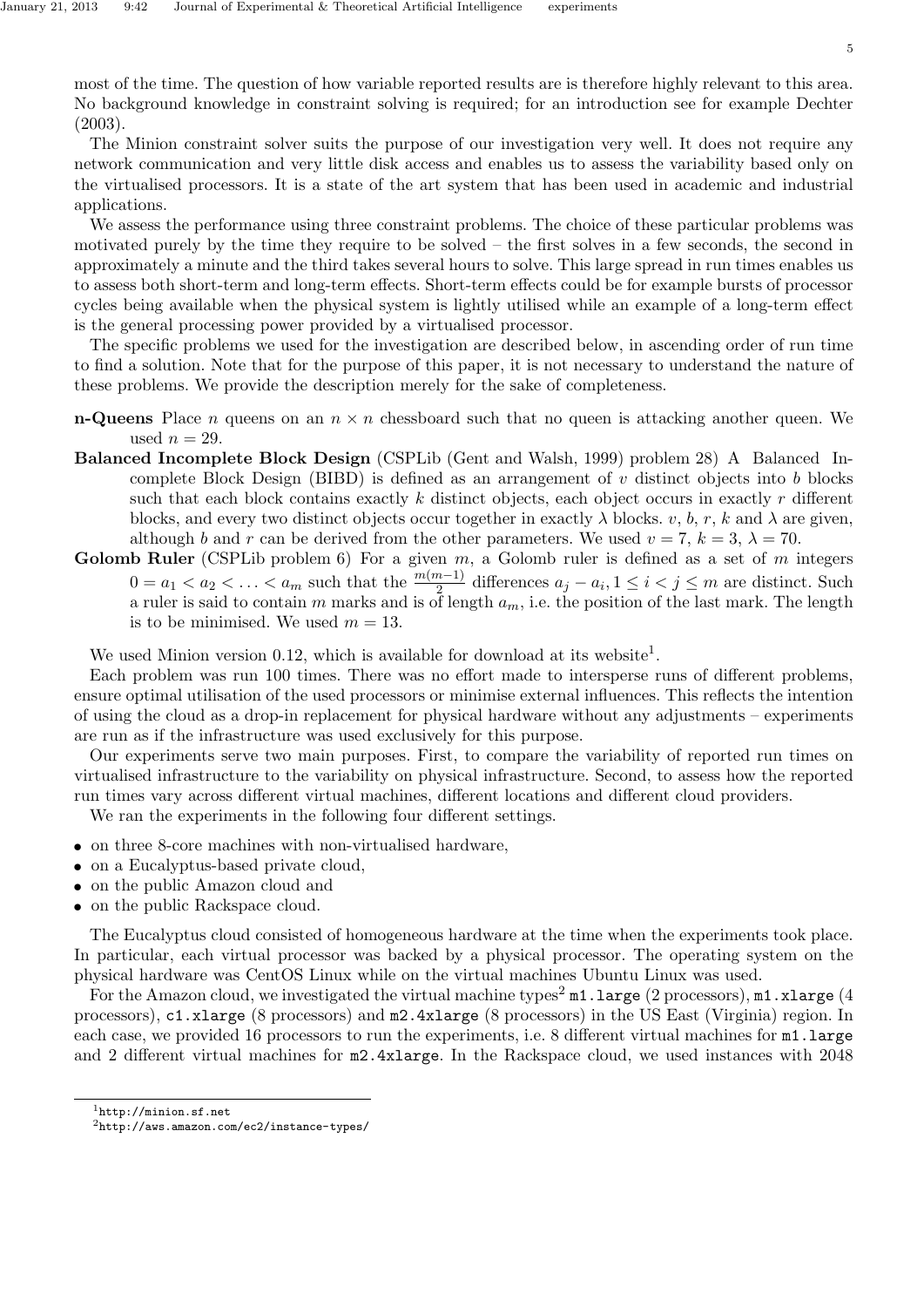and 15872 MB of physical memory in the UK data centre. Each virtual machine had 4 processors and we used them in groups of three to provide 12 processors in total. In the Eucalyptus cloud, we used 5 virtual machine instances with 2 processors each. The amount of memory provided with each virtual machine was sufficient to prevent swapping or similar behaviour.

Experiments run in all four settings allow us to compare the variability of virtualised and physical hardware. The physical hardware establishes the baseline of reliability. Using several virtual machines introduces an additional source of variation, but at this stage of the evaluation we are interested in the reliability of experimental results that require a large amount of resources and therefore several machines.

For the purpose of evaluating the variability across different virtual machines and cloud providers, we focussed on the publicly accessible Amazon and Rackspace clouds in a second set of experiments. On the Amazon cloud, we used the additional cluster instance type cc1.4xlarge (8 processors) in the US East (Virginia) region and the m1.xlarge, c1.xlarge and m2.4xlarge instance types in the EU (Ireland) region. We did not use the smallest used type m1.large again. Each type of virtual machine was run 10 times. In most cases all 10 instances were started at the same time; however, a quota on the Rackspace cloud prevented us from running all virtual machines at the same time and they were run in smaller batches sequentially. Each virtual machine instance again solved all problems 100 times. No communication between the instances took place.

Our aim was to conduct experiments in as many different locations and settings as possible, but ultimately the scope of this investigation was limited by the cost of running the experiments.

For all setups, we used the Condor HPC system (Thain et al., 2005) regardless of whether a single machine was used on its own or in a group with other machines. While this setup does cause network traffic in some cases, it does not affect our measurements. We used the CPU times as collected and reported by Minion itself, which ignores any overhead incurred by using Condor. Our basic Condor configuration instructed it to use as many processors as a machine reports to the fullest extent regardless of any other activity on the system.

The experiments were conducted throughout 2011 and the results reflect the hardware that provided resources for the virtual machines at the time. The results do not necessarily reflect the performance of the current cloud configurations, but we are confident that they can be used as a guideline.

# **5 Experimental results**

First, we will present the results for the first set of experiments. The focus is to establish whether using virtualised hardware has an intrinsic disadvantage over physical hardware in terms of variability. After that, the second set of results will be described with focus on the variability across different virtual machines in public clouds.

We use the normalised median absolute deviation as a measure of variability for the measurements in a particular experimental setting. The median absolute deviation is the median of the absolute differences of individual measurements from the median of all measurements. This number is normalised by dividing it by the median of all measurements to make the figures comparable across experiments with different median run times.

The motivation for using a measure based on the median average is that it will be able to characterise the *expected* behaviour better than other measures that are based on the mean average, which is susceptible to outliers. It is the expected behaviour that we are most interested in here.

# **5.1** *Comparison to physical hardware*

Table 1 presents the normalised median absolute deviations for all problems and machine types for the first set of experiments. In general, the variation is larger for the problems that take only a relatively short time to run. This is due to the fact that the operating system requires processing power for other tasks that run at the same time as the experiments. These are usually short tasks that have only small effects, but for short experiments the relative impact is larger than for experiments that take a long time to run.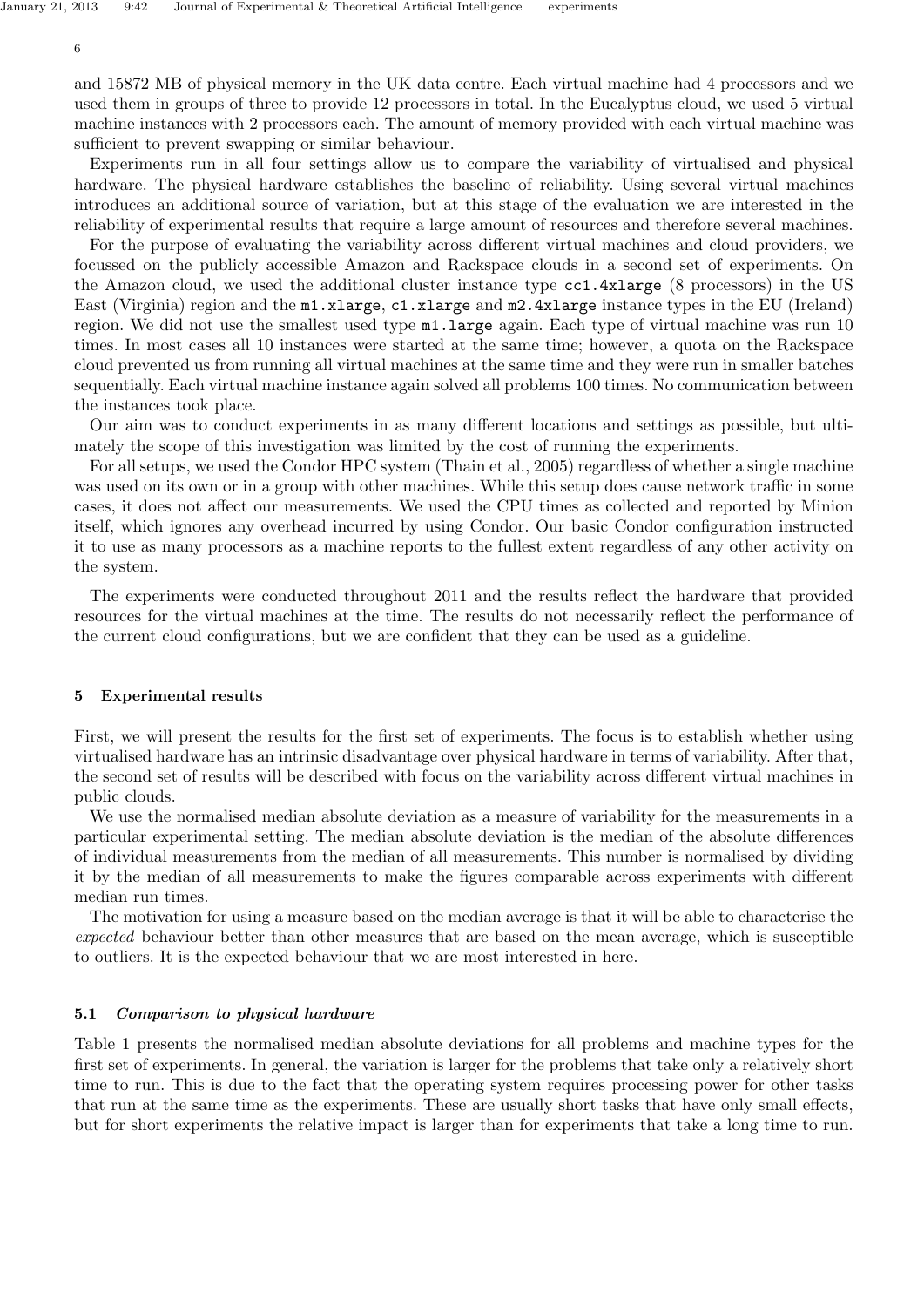| experimental setting | $n$ -Queens | <b>BIBD</b> | Golomb Ruler |
|----------------------|-------------|-------------|--------------|
| non-virtualised      | 0.007       | 0.01        | 0.003        |
| Eucalyptus           | 0.003       | 0.01        | 0.002        |
| Amazon m1. large     | 0.205       | 0.13        | 0.011        |
| Amazon m1.xlarge     | 0.13        | 0.175       | 0.034        |
| Amazon c1.xlarge     | 0.073       | 0.019       | 0.029        |
| Amazon m2.4xlarge    | 0.006       | 0.006       | 0.003        |
| Rackspace 2048 MB    | 0.006       | 0.009       | 0.005        |
| Rackspace 15872 MB   | 0.007       | 0.01        | 0.005        |

Table 1. Normalised median absolute deviation for the experiments of the first set on physical and virtualised hardware. The numbers were rounded to three decimal places. The lowest figures for each problem are in **bold**.

We were surprised that the lowest variability for all problems was not achieved on the physical hardware, but on virtual machines running in the cloud. In fact, for the *n*-Queens and BIBD problems, the best variability improves over the variability we observed on physical hardware by a factor of two approximately. This conclusively shows that there is no inherent disadvantage to running experiments in the cloud when it comes to reproducibility of the results.

The normalised median absolute deviations across the three different clouds vary, but no cloud is consistently better than the other ones. The Eucalyptus cloud seems to have a slight advantage with the lowest variability on two out of three problems and the Rackspace cloud consistently exhibits larger variability than the others.

Figure 1 shows the results for the first set of experiments in more detail. The machines that exhibit the smallest variation also exhibit the best overall performance with the exception of the virtual machines in the Rackspace cloud. The processors provided by this infrastructure are significantly slower than the processors of almost all the other machines.

On the m1.xlarge instance type, some of the run times for the *n*-Queens and BIBD problems were reported as 0. This is clearly incorrect and highlights the unreliability of such measurements on virtualised hardware. This only occurred in a small number of cases however.

The figure also makes clear that for the Amazon virtual machine types with lower specifications exhibit not only varying performance, but different levels of performance. The distributions show several peaks, indicating the performance levels of the different virtual machine instances that the experiments were run on. This is especially obvious in the distributions for machine type c1.xlarge. We ran the experiments on two instances of that type to provide a total of 16 processors and the distributions show two peaks of similar magnitude. Each of the  $m1.\text{large}$  and  $m1.\text{xlarge}$  virtual machine types provides fewer processors and we had to run more instances to achieve 16. Hence the magnitudes of the peaks of the distributions are different. The same effect does not occur on physical hardware and virtual machines with higher specifications. Even though the experiments are running on multiple instances, the performance they exhibit is consistent.

# **5.2** *Comparison of virtual machine instances*

After having established that the variability on virtualised hardware is not intrinsically higher than on physical hardware, we now investigate the variability across virtual machines of the same type in more detail.

Table 2 presents the normalised median absolute deviations for the second set of experiments. They are similar to those presented in Table 1. We were surprised that the lowest variability for two problems was achieved by a virtual machine type with relatively low specifications. This result is not consistent with the other results though and may be due to a specific cloud configuration that is unlikely to occur in general.

Figure 2 shows more detailed results similar to Figure 1 for the first set of experiments. Again we observe that the virtual machine types with low specifications exhibit more variability (with the exception of the m1.xlarge type in Amazon's EU region). In terms of absolute performance, the machines running in the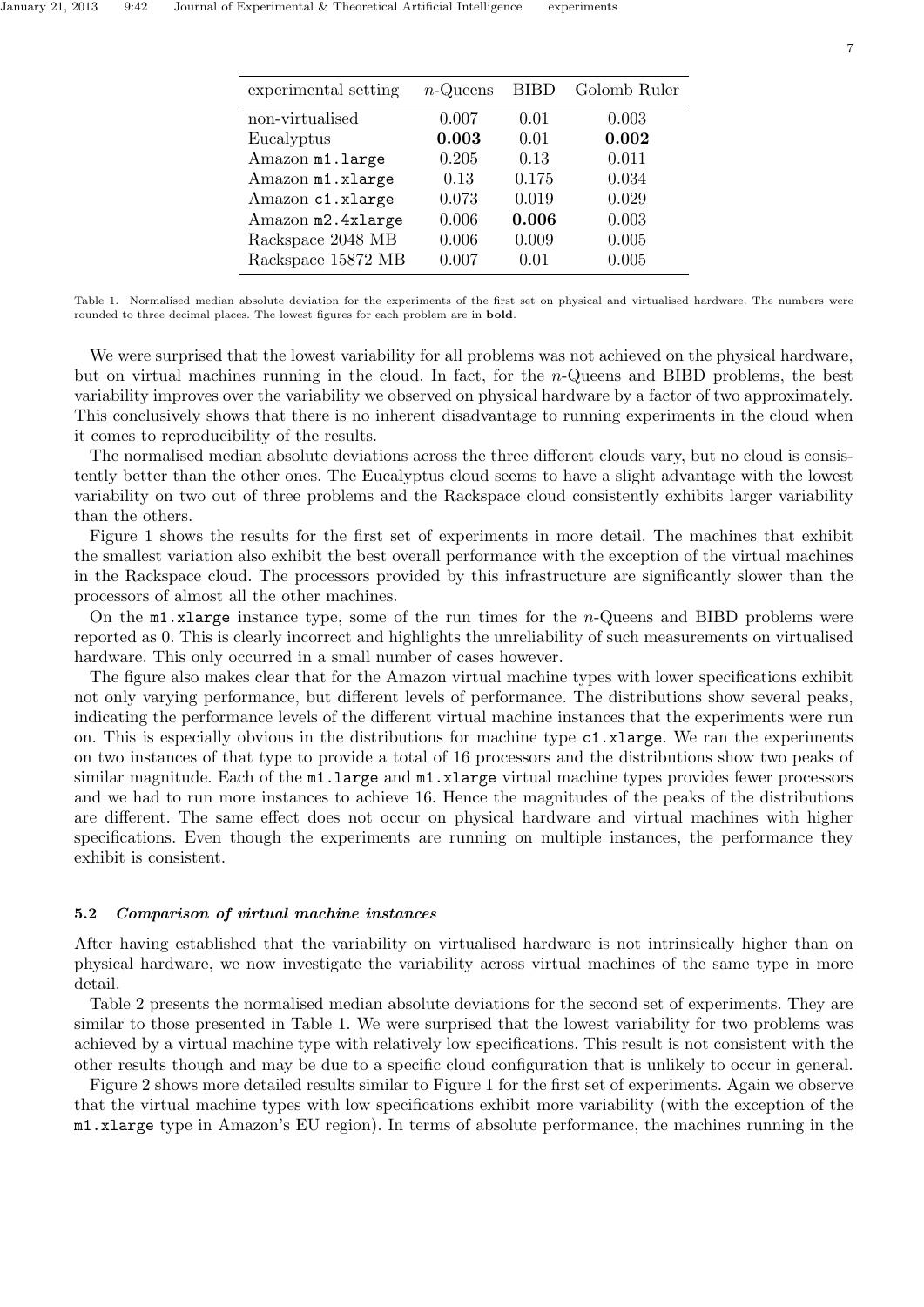



Figure 1. Distribution of run times for all scenarios of the first set of experiments. The solid dot denotes the median, the bottom and top of the boxes denotes the 25th and 75th percentile, respectively. The width of the shape denotes the number of measurements.

| experimental setting       | $n$ -Queens | <b>BIBD</b> | Golomb Ruler |
|----------------------------|-------------|-------------|--------------|
| Amazon m1.xlarge US East   | 0.094       | 0.049       | 0.007        |
| Amazon m1.xlarge EU        | 0.005       | 0.007       | 0.003        |
| Amazon c1.xlarge US East   | 0.055       | 0.042       | 0.051        |
| Amazon c1.xlarge EU        | 0.024       | 0.039       | 0.011        |
| Amazon m2.4xlarge US East  | 0.005       | 0.01        | 0.003        |
| Amazon m2.4xlarge EU       | 0.008       | 0.007       | 0.003        |
| Amazon cc1.4xlarge US East | 0.015       | 0.012       | 0.011        |
| Rackspace 2048 MB          | 0.008       | 0.008       | 0.005        |
| Rackspace 15872 MB         | 0.006       | 0.006       | 0.005        |

Table 2. Normalised median absolute deviation for all experiments of the second set on the Amazon and Rackspace clouds. The numbers were rounded to three decimal places. The lowest figures for each problem are in **bold**.

Amazon cloud again deliver better run times than the machines in the Rackspace cloud.

Especially the c1.xlarge machine type exhibits run time distributions that have several peaks again. Even though 10 different virtual machines instances were used, there are only two peaks. This indicates that two different configurations are used for the underlying physical hardware. The two peaks emerge consistently across Amazon's US East and EU regions. However, in general the distributions of run times for an individual scenario and problem is much more akin to a Gaussian bell curve than in the first set of experiments. This is probably because of the much higher number of measurements.

The cc1.4xlarge type in Amazon's US East region exhibits a much larger variability of run times and worse performance than we expected for an instance type of its specifications. Amazon note that the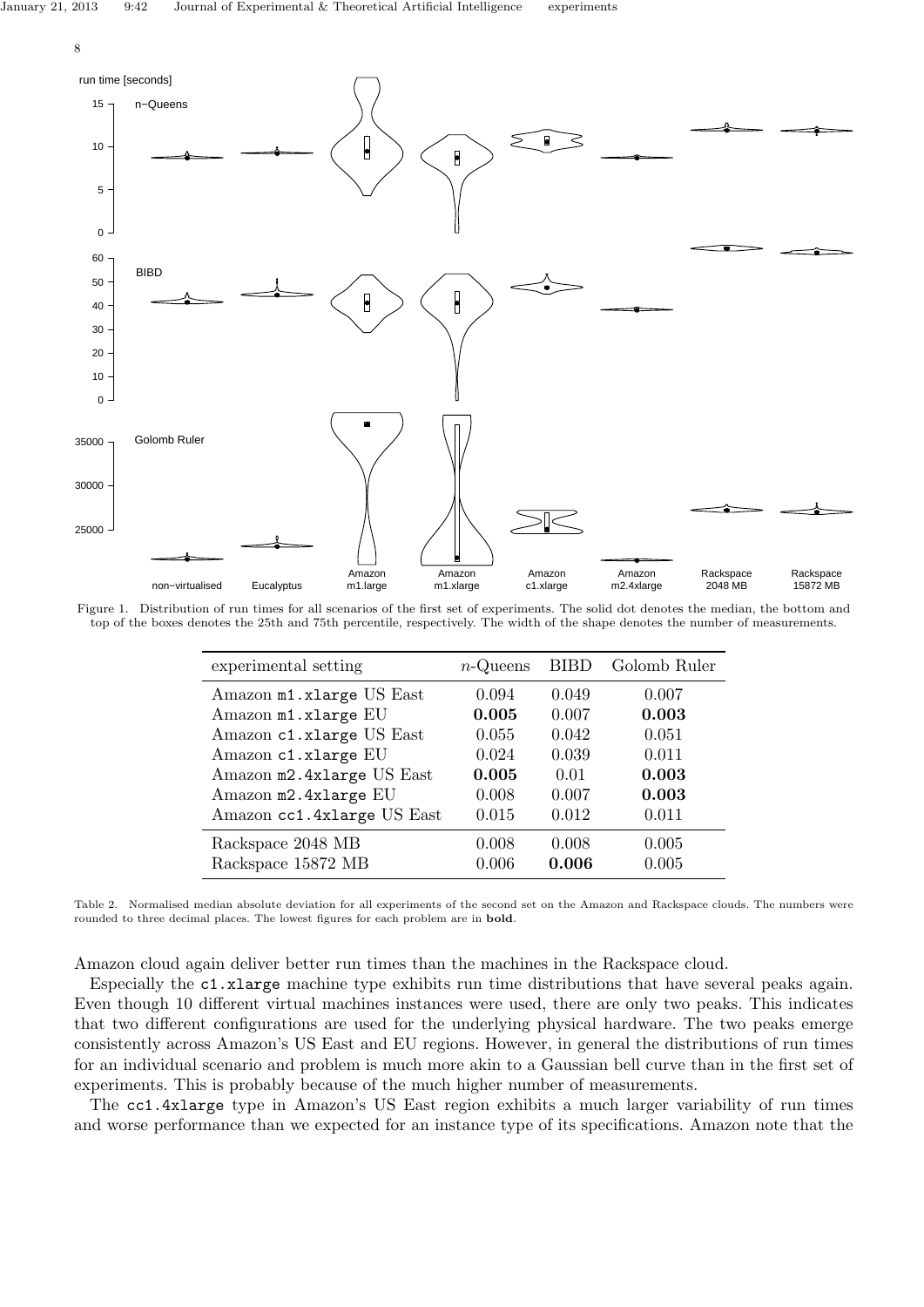

Figure 2. Distribution of run times for all scenarios of the second set of experiments. The solid dot denotes the median, the bottom and top of the boxes denotes the 25th and 75th percentile, respectively. The width of the shape denotes the number of measurements.

target customer segment for this type includes researchers who need to run compute-intensive tasks. The cc1.4xlarge type has eight virtual processors, but hyperthreading is enabled and instances report 16 processors. This means that our experimental setup ran 16 problems at once instead of eight that would have corresponded to the number of virtual processors. This is likely the source of the high variability and low performance. It indicates that researchers who are concerned about the repeatability of their measurements should double-check whether technologies such as hyperthreading are enabled.

For a clearer picture of the performance of the cc1.4xlarge type, the experiments need to be repeated with special provisions limiting the number of parallel runs to the number of virtual processors. Unfortunately, we did not have sufficient financial resources to rerun the experiments on this very expensive instance type.

Full details for all experiments are given in Figure 3. Each individual coloured box corresponds to the measurement for an individual experiment. There are two effects on variability that can be easily distinguished in this plot. The rows denote individual virtual machines instances and show performance difference across different instances. The columns denote individual runs over time and show temporal performance differences. The graph makes it obvious that both types of effects occur.

There are several scenarios where sets of virtual machine instances can be distinguished from another. This occurs for example for the  $m1$ .xlarge type in the Amazon US East region and the c1.xlarge type in the Amazon EU region. The Rackspace cloud appears to run on very homogeneous physical infrastructure; the only occasion when a single instance stands out is for the BIBD experiments on the 15872 MB type.

In multiple cases, temporal effects can be seen. The performance of all virtual machine instances increases towards the end of the experiments on the c1.xlarge type in the Amazon EU region for example. At this point during the experiments, it is likely that not all of the processors were utilised for experiments because there were fewer experiment runs than processors left. This is most likely the cause of the effect, although it is surprising to see it so pronounced. This effect could be an indication that the physical processors are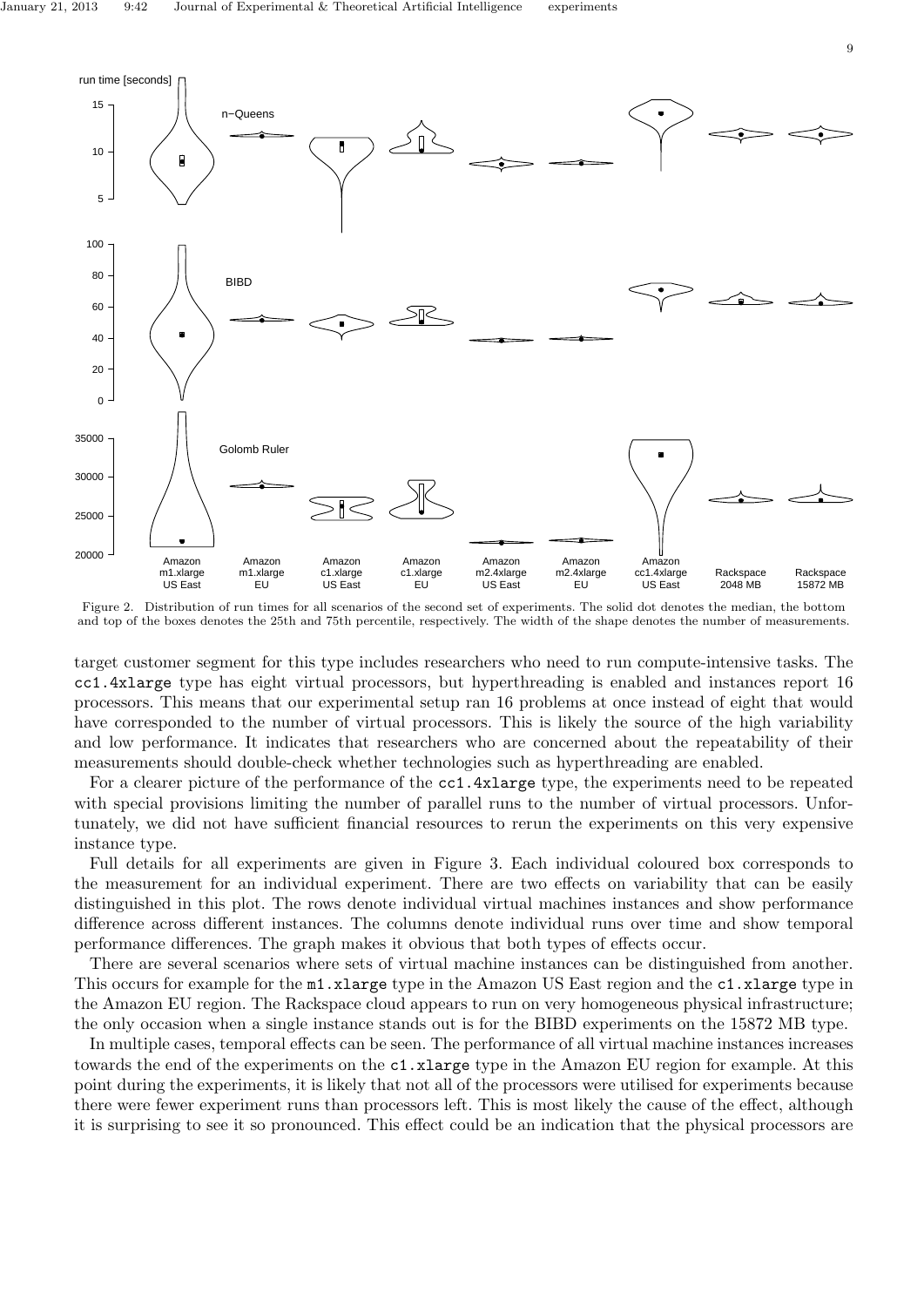

median = 12s, variation =  $-9\%$  to 7%

median = 62s, variation = −2% to 10% median = 27072s, variation = −1% to 7%

Figure 3. Variation from the median of each scenario for all runs of the second set of experiments. Within an individual box, rows represent different virtual machines and columns different runs. White denotes the median, shades of red slower than the median and shades of blue faster than the median. Red and blue themselves represent the maximum variation for each scenario. Note that while the rows are in temporal order (earliest experiment left and latest right), individual runs were not sequential but *n* in parallel, where *n* is the number of processors on the machine. The variation refers to percent difference from the median.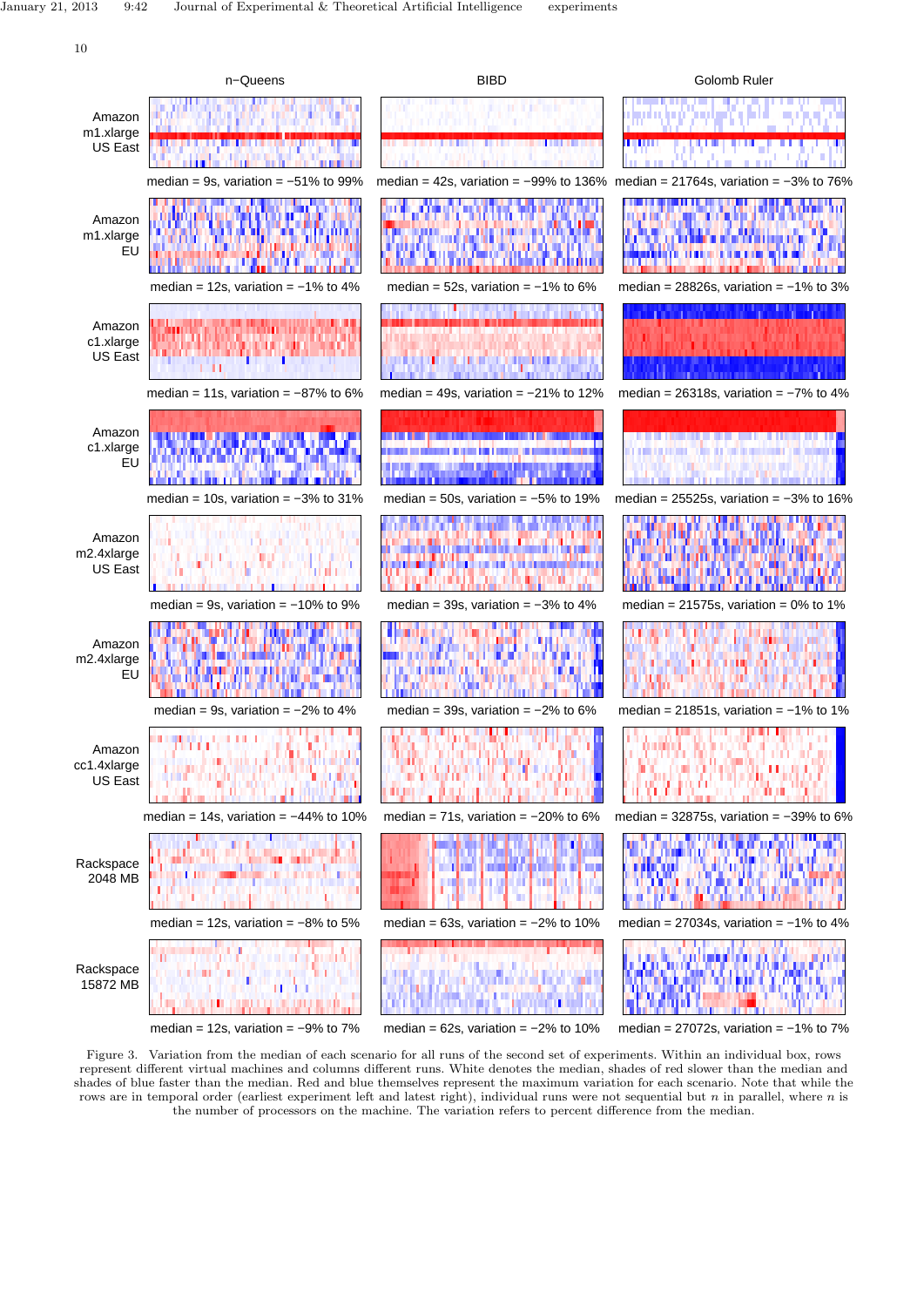| experimental setting $n$ -Queens BIBD Golomb Ruler |                |                |                |
|----------------------------------------------------|----------------|----------------|----------------|
| m1.xlarge                                          | 0.046<br>0.044 | 0.071<br>0.035 | 0.179<br>0.048 |
| c1.xlarge<br>m2.4xlarge                            | 0.008          | 0.017          | 0.009          |

Table 3. Normalised median absolute deviation across Amazon US East and EU locations. The numbers were rounded to three decimal places.

shared with other virtual machine instances and the highest performance can only be achieved when the virtual machine is underutilised.

The Rackspace 2048 MB type exhibits an interesting temporal pattern for the BIBD experiments. The performance improves after an initial period, but decreases again for short periods in regular intervals. This effect is so significant that it is most likely not caused by factors within the virtual machine instance, such as other jobs run by the operating system, but by the overall load in the data centre that houses the physical hardware. In some cases, this effect is very localised and does not only occur only for a short time period, but also affects only a subset of the virtual machine instances. This is the case for example for the Golomb Ruler experiments on the Rackspace 15872 MB type – a block of red shades in the lower middle indicates a temporary decrease in performance.

In general, the virtual machines in the Amazon cloud seem to be better isolated against differences in load on the physical infrastructure. The relative number of cases where such temporal effects occur is lower and when they occur they consistently affect all virtual machine instances for longer periods of time. This might not be because of a difference in virtualisation technologies though but merely because Amazon's data centres are larger and a much higher change in demand is required to change the load to a similar extent.

### **5.3** *Comparison of different locations*

When evaluating the variability across several virtual machine instances of the same type, we also have to consider the case where these instances are running in different locations or data centres. We are able to perform this evaluation for virtual machines running in the Amazon cloud by comparing the performance and variability of the same type of virtual machine in the US East and EU locations.

Table 3 shows the normalised median absolute deviations for the three virtual machine types that we evaluated in both US East and EU locations. The variability is comparable to what we measured within an individual location. The variability is significantly higher only in a few cases.

The graphs of the run time distributions in Figure 4 also show a picture that is similar to the one in Figure 2. The variation is quite large for the m1.xlarge type, but there are no distinguishable separate peaks in the distribution. For the c1.xlarge type, the range of the distribution is smaller, but at least for the Golomb Ruler problem, there are clearly two separate peaks. The m2.4xlarge type has the smallest variation. On close examination, two separate peaks are visible for the Golomb Ruler problem, but they are very close and do not designate a performance difference that would have a significant impact in practice.

Details for all the results are given in Figure 5. In almost all scenarios, there is a clear difference between the performance observed in the US East region and in the EU region. However, for both the m1.xlarge and the c1.xlarge type, the differences observed within a location are more significant than the differences across locations. In each case, a subset of the virtual machine instances running in one location can be distinguished more clearly from other instances in the same location than from the instances in the other location. This is especially obvious for the  $m1.x$  arge type, where the full range of variation is observed in the US East location whereas all measurements in the EU location are very close to the median.

For the m2.4xlarge instance type, the differences across locations are more significant than the differences within a location for two out of three problems. The differences are very small however, with a range of only 3% of the median for the Golomb Ruler problem.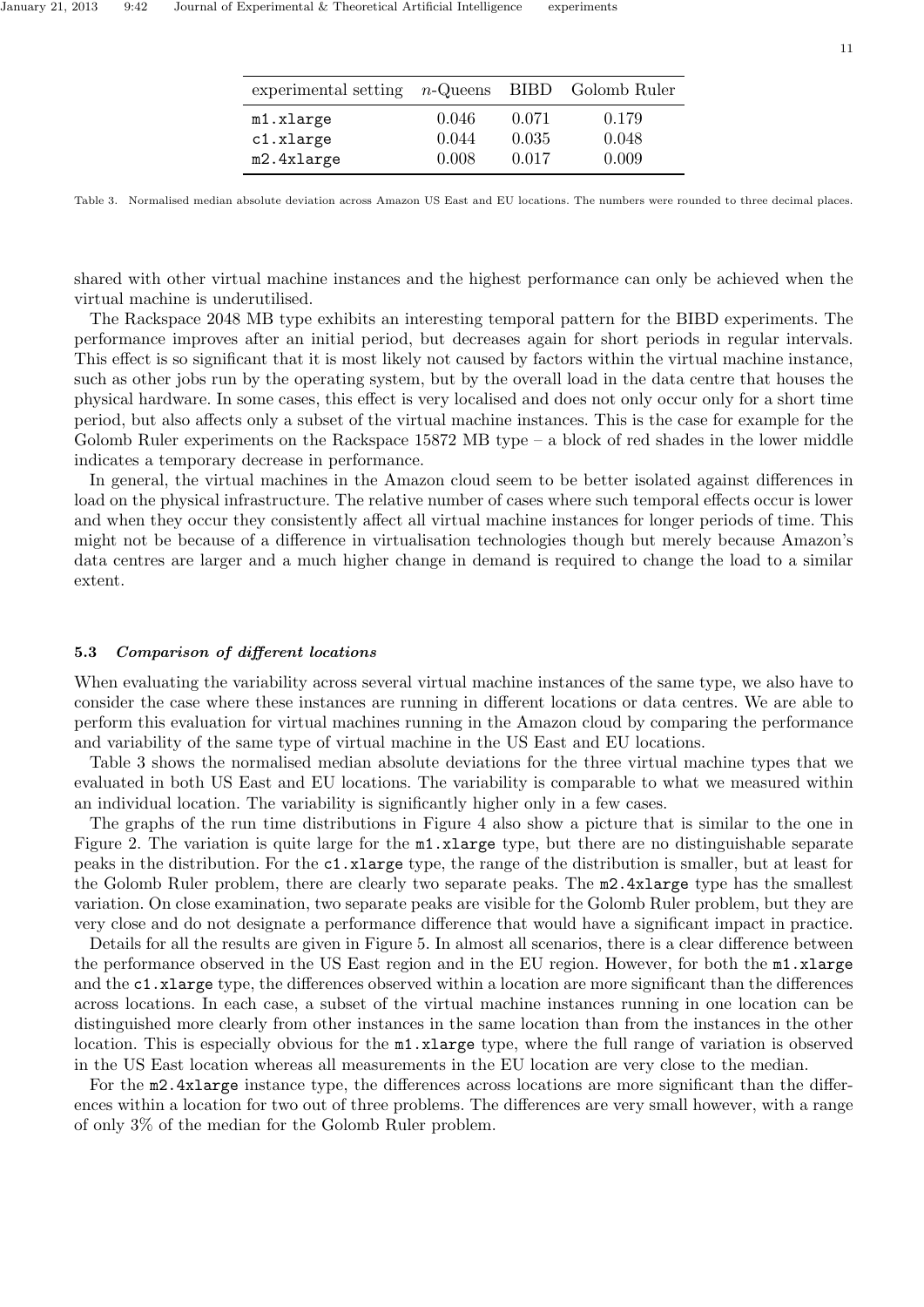



Figure 4. Distribution of run times for different virtual machine types in the Amazon cloud across US East and EU locations. The solid dot denotes the median, the bottom and top of the boxes denote the 25th and 75th percentile, respectively. The width of the shape denotes the distribution of measurements.

# **6 Conclusions**

We have presented a detailed and comprehensive evaluation and comparison of the variability of run times for computational experiments on physical hardware and several different cloud environments. The variability of run times is crucial to the reproducibility of results, which itself is a requirement of standard scientific rigour. If reported performance improvements for an approach are less than the differences in performance to be expected for individual experiments, the results will not be able to stand up to scientific scrutiny.

The focus of this work is different from almost all previous work, which usually considers absolute performance and not reliability or variability of results. In addition, we concentrate on experiments that do not rely on high network performance, a major source of variability discovered by previous studies. This case is more common in Artificial Intelligence.

Our comprehensive experiments show that there is no intrinsic disadvantage of running on virtualised hardware over running on physical hardware. Both in terms of absolute performance and variability of reported run times, the best results were in fact not achieved on physical hardware, but in a virtualised cloud environment. This result is encouraging and we hope that it will facilitate the acceptance of cloud environments as computational resources for researchers in Artificial Intelligence.

For running reproducible experiments in public clouds, we can unreservedly recommend either the m2.4xlarge instance type in the Amazon cloud or both investigated instance types in the Rackspace cloud. The variation of reported run times is comparable to physical hardware and measurements never deviate more than about 10% from the median. For long-running experiments, the variation decreases even further.

The m2.4xlarge virtual machine type in the Amazon cloud exhibits slightly lower variation than the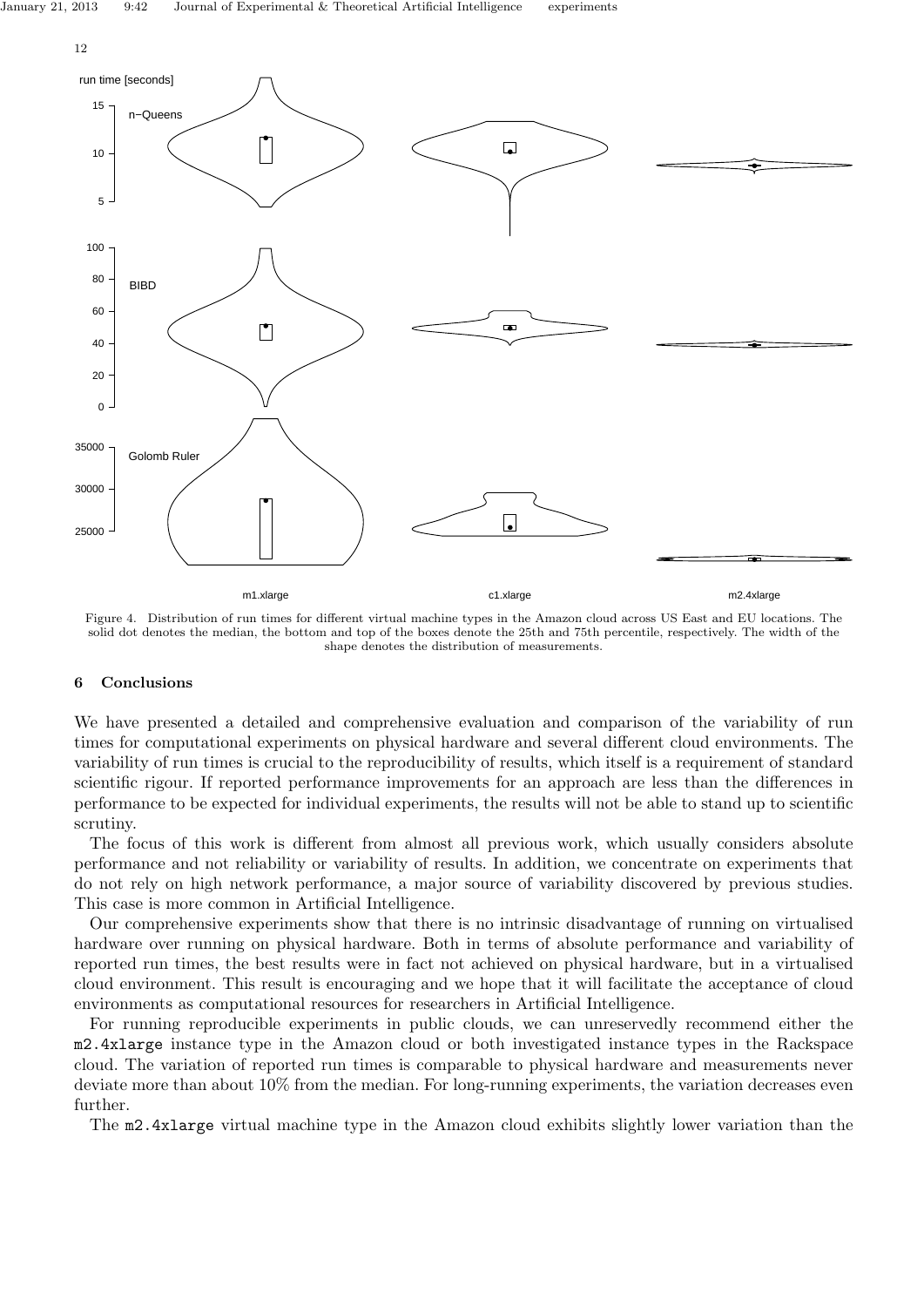

Figure 5. Variation from the median of each scenario for different virtual machine types in the Amazon cloud across US East and EU locations. Within an individual box, rows represent different virtual machines and columns different runs. The top half denotes virtual machines running in the EU region and the bottom half the US East region. White denotes the median, shades of red slower than the median and shades of blue faster than the median. Red and blue themselves represent the maximum variation for each scenario. The variation refers to percent difference from the median. Note that the top half of the boxes for the m1.xlarge instance type is not empty – all measurements are very close to the median and therefore the colours are very close to white.

instances in the Rackspace cloud. In terms of absolute performance, it is significantly better. In general, both performance and variability are more consistent in the Rackspace cloud however – there are huge differences between different instance types on Amazon while there are almost no differences on Rackspace.

Even the worst variation between measurements of run time that we have observed in practice might not render the virtual machine type unusable in practice if the change the researcher wants to demonstrate is orders of magnitude and the results are averaged over several repeated measurements. For improvements that are a small factor or less, the smaller virtual machine types in the Amazon cloud are not suitable because of the large variations of the reported run times.

A more serious impediment to using the cloud for computational experiments in practice are the different levels of performance different virtual machine instances of the same type can exhibit. This suggests that a set of experiments should either be run on the same virtual machine instance or, if several instances are used, care must be taken to ensure that they deliver the same level of performance. In any case, the ability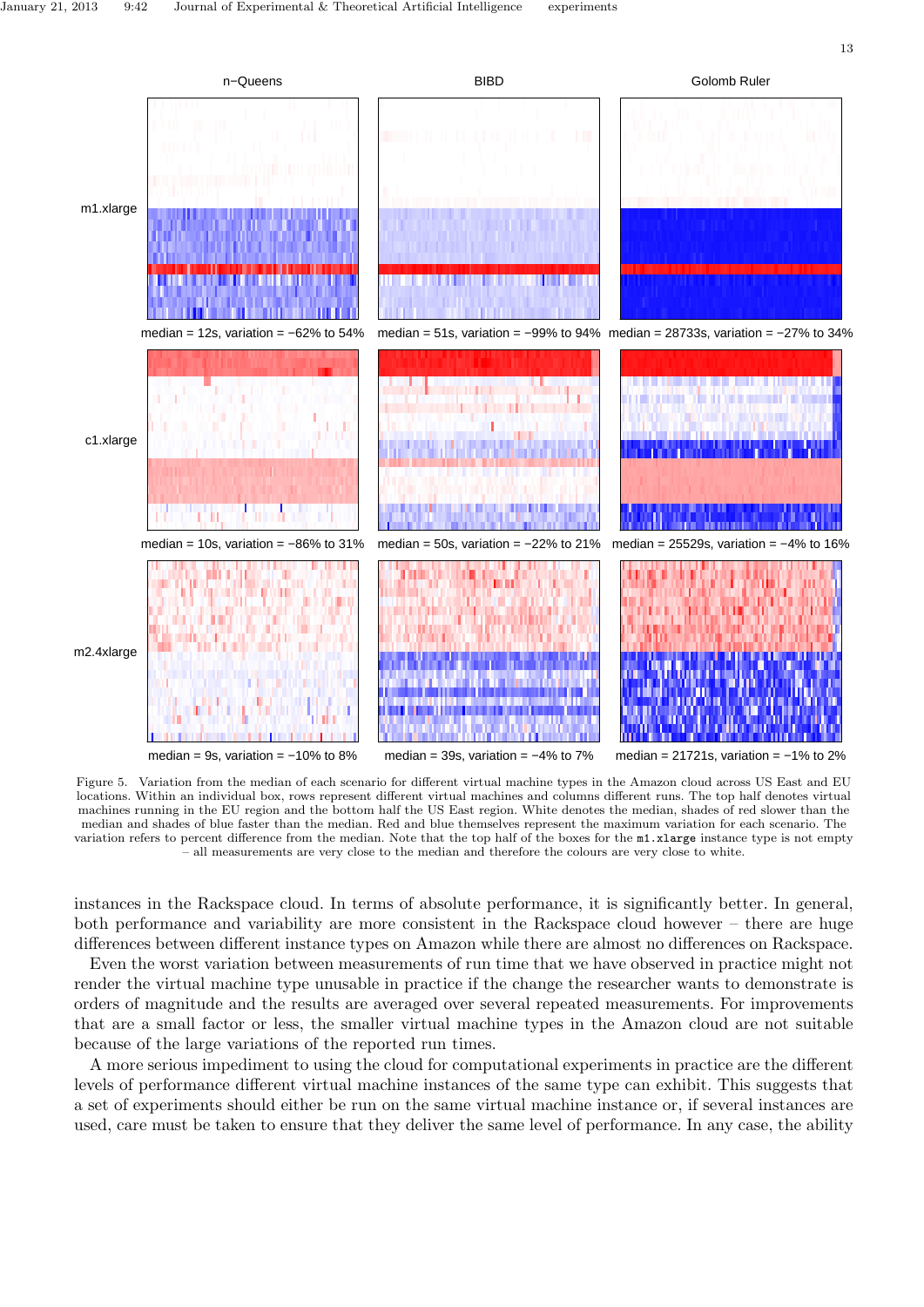of other researchers to replicate the results would likely be diminished.

The results of the comparison of the performance across different locations suggests that the variability is not significantly higher than within a location. We were only able to compare two different locations though. If possible, it is advisable to run experiments only within a single location and indicating this in the description of the experimental methodology.

## **6.1** *Cost*

One of the major selling points of cloud providers is that instead of a large up-front investment in infrastructure, it can be rented as it is needed at a lower overall cost and commitment. While this is true for researchers who run occasional small-scale experiments, groups running experiments more frequently or large-scale experiments are probably better advised to make this up-front investment.

The total cost of running the experiments on the Amazon and Rackspace clouds in this paper would have been more than US-\$10,000. The same amount would have been able to buy and maintain several state of the art servers to provide physical infrastructure for experiments.

Many of the experiments in the Amazon cloud used spot instances, which are usually much cheaper than the standard instances. In some cases, there were large fluctuations of the price for spot instances however. This not only diminished the advantage over regular instances, but also caused some instances to be terminated automatically and prematurely as the price increased beyond the pre-set limit.

In terms of cost, the Rackspace cloud has an advantage over the Amazon cloud as it delivers a consistently low variation even with small instance types that are cheaper than Amazon's instance types with a similar reliability. On the other hand, the Amazon cloud provides better absolute performance, both in terms of processing power and maximum memory available in an instance type. It also provides greater flexibility through more instance types and additional storage options.

#### **6.2** *Limitations and future work*

The biggest limitation of this investigation is that we were able to evaluate the performance of virtual machines in only two of Amazon's currently seven regions and in only a single Rackspace region. In the future, we would like to extend the investigation to more locations.

There are additional opportunities to increase the scope of this study. We have focused on CPU performance, but for many applications, other factors such as disk access and network performance are also important. These issues could be addressed in a future study.

Our results represent a snapshot of the cloud infrastructures at the time the experiments were conducted, but do not inform conclusions on how this changes over time. It remains unclear whether the results reported here would be confirmed by repeating the experiments a year later.

A possible solution to the problems we have described above would be for cloud providers to remove some of the abstraction from the physical hardware and enable researchers to ask for virtual machines running on specific physical infrastructure. This, together with an option to shrink-wrap virtual machine environments, would represent a significant step forward for the reproducibility and accountability of computational scientific experiments.

#### **Acknowledgements**

This research was generously supported by a grant from Amazon Web Services and a test account provided by Rackspace. We also acknowledge support from the cloud group at the School of Computer Science of the University of St Andrews. Lars Kotthoff was supported by a Scottish Informatics and Computer Science Alliance studentship and an EPSRC Doctoral Prize fellowship.